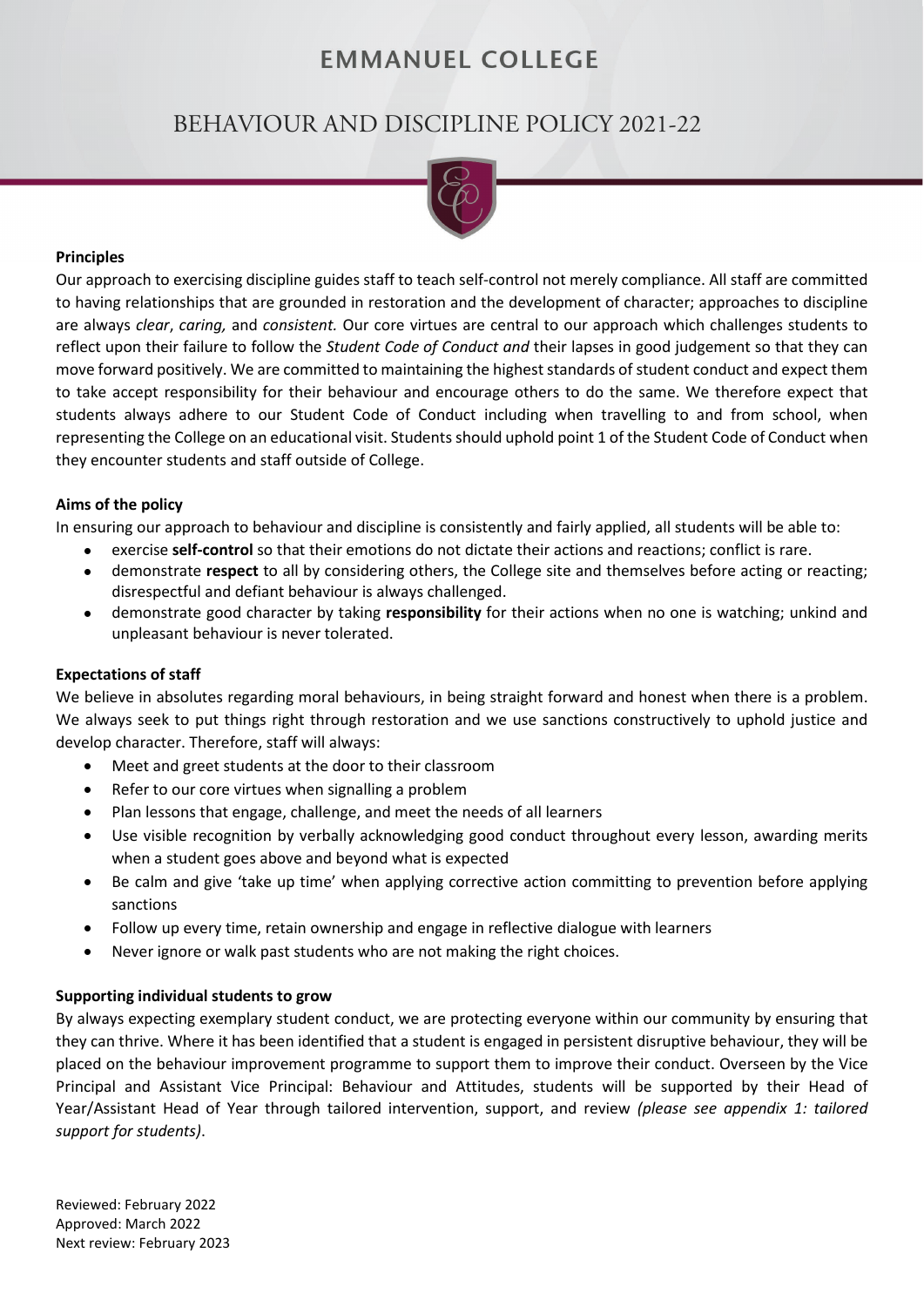#### **Corrective action in the classroom**

To demonstrate to students that they are morally responsible for their actions and that there are consequences for poor choices and actions the following steps will always be taken in challenging disruptive behaviour and poor conduct *(except for circumstances in which a serious breach in the code of conduct has taken place and requires immediate action to be taken).* 



Where students do not respond to a step appropriately by correcting their behaviour the teacher will utilise the next corrective action and issue the sanctions described below. This cycle resets at the start of every lesson and steps do not carry over from the previous lesson.

- **Code:** The student is expected to write out the code of conduct and explain how their conduct does not meet the expectations set out in the student code of conduct. They must hand this into the teacher that issued the code during their next lesson with that teacher. If a student does not return the code, then the teacher marks this on Brom com which automatically issues an afterschool detention. The student must complete the code and sit the detention issued by their teacher.
- **First call:** If a student has not responded to the corrective action employed previously and has been issued a code, they will be referred to first call *(please see appendix 3: first call procedure for more information).* A Friday 2.30- 4.00pm detention will be automatically set following a first call.

## **Out of class behaviour**

Poor conduct outside of the classroom is always addressed by the member of staff who has witnessed this. Minor infringements such as being too boisterous will lead to the teacher issuing a warning through a 30 second scripted intervention. If a student is seen to repeat their poor conduct after being spoken to, they teacher will record this conduct in their study file. More serious infringements such as pushing, very loud or disruptive conduct will lead to the teacher immediately recording this in the student's study file. If a student has three incidents recorded, they will receive an afterschool detention which will be set by the tutor. Very serious infringements such as unsafe behaviour, disrespectful behaviour or use of foul language will be referred immediately to first call. Recording an incident in the study file may require the teacher to accompany the student to their classroom to collect their study file if the incident occurs at break or lunchtime. The highest standard of conduct is expected whilst students attend co-curricular activities or attend visits, specific guidance in relation to additional expectations during these times will be communicated by the teacher to students.

#### **The use of sanctions and serious breaches of the student code of conduct**

A range of sanctions are used to address poor conduct including code and detentions. The type of sanction set should always reflect the conduct concern, for example a conduct concern at social time may lead to a social time detention or if a student is responsible for graffiti, they will be asked to contribute to cleaning activities for example and pay for any damage caused. Where a student has been persistently disruptive or has seriously breached the Student Code of Conduct the student may be referred to the Vice Principal. This may result in an escalation of the students stage on